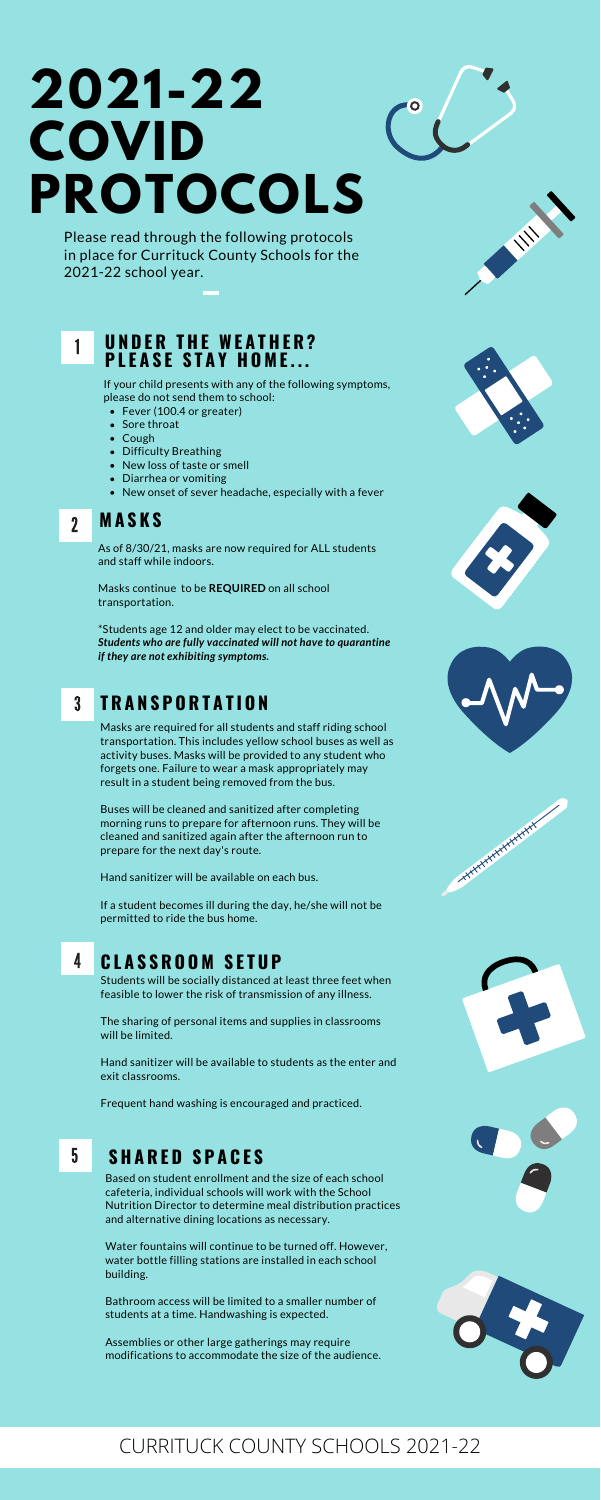- Individuals who are **fully vaccinated and do not have symptoms** do **NOT** need to quarantine after a close contact.
- People who have **tested positive for COVID-19 within the past 3 months and recovered and do not have symptoms** do NOT have to quarantine.
- Students who are not fully vaccinated after a close contact in a classroom or other school setting **if masks were being worn appropriately and consistently by both the person with COVID-19 and the potentially exposed person do NOT need to quarantine.**

- 10 days of quarantine have been completed and no symptoms have been reported during daily monitoring;
- 7 days of quarantine have been completed, no symptoms have been reported during daily monitoring, and the













- individual has received results of a negative antigen or PCR/molecular test on a test taken no earlier than day 5 of quarantine.
- If quarantine is discontinued before day 14, the individual should continue to monitor for symptoms and strictly adhere to all non-pharmaceutical interventions (eg. wear a mask, practice physical distancing) through 14 days after last exposure.
- Schools should follow the recommendations of their local public health department regarding quarantine. Local public health authorities make the final decisions about how long quarantine should last in the communities they serve, based on local conditions and needs.



Quarantine is required for an individual who has been identified as a close contact (within 6ft for at least 15 min cumulatively over a 24 hour period) of someone who is determined positive with COVID-19.

EXCEPTIONS to quarantine requirement:

The CDC continues to recommend quarantine for 14 days after last exposure. However, as of December 2, 2020, the CDC has offered options to reduce the duration of quarantine in wither of the following 2 scenarios:

## 8 **Q U A R A N T I N E**

Students or staff presumed to have or who are diagnosed with COVID-19 must stay home until they meet the criteria for return to school. Staying home when sick with COVID-19 is essential to keeping COVID-19 infections out of schools and preventing spread to others.

#### **P R E S U M E D O R D I A G N O S E D P O S I T I V E C A S E** 7

*Students or staff who are awaiting results of a COVID-19 test should NOT report to school until results are received.*

*Parents who receive positive COVID-19 test results for a student shoud immediately contact the school nurse.*

In an effort to protect the health and safety of students and staff, any student or staff member presenting with a fever or symptoms connected to COVID-19 will be isolated in a designated space on campus until they can leave.

#### **S Y M P T O M A T I C I N D I V I D U A L S** 6

Students must wear a mask and be supervised while in isolation.

NCDHHS isolation and quarantine protocols will be followed in regards to the student returning to school.

#### **C O M M U N I C A T I O N** 9

The school nurse is the point of contact for all COVID-19 related information and questions. It is important that you communicate with the school nurse if there is someone in your household that is experiencing COVIDlike symptoms.



## CURRITUCK COUNTY SCHOOLS 2021-22